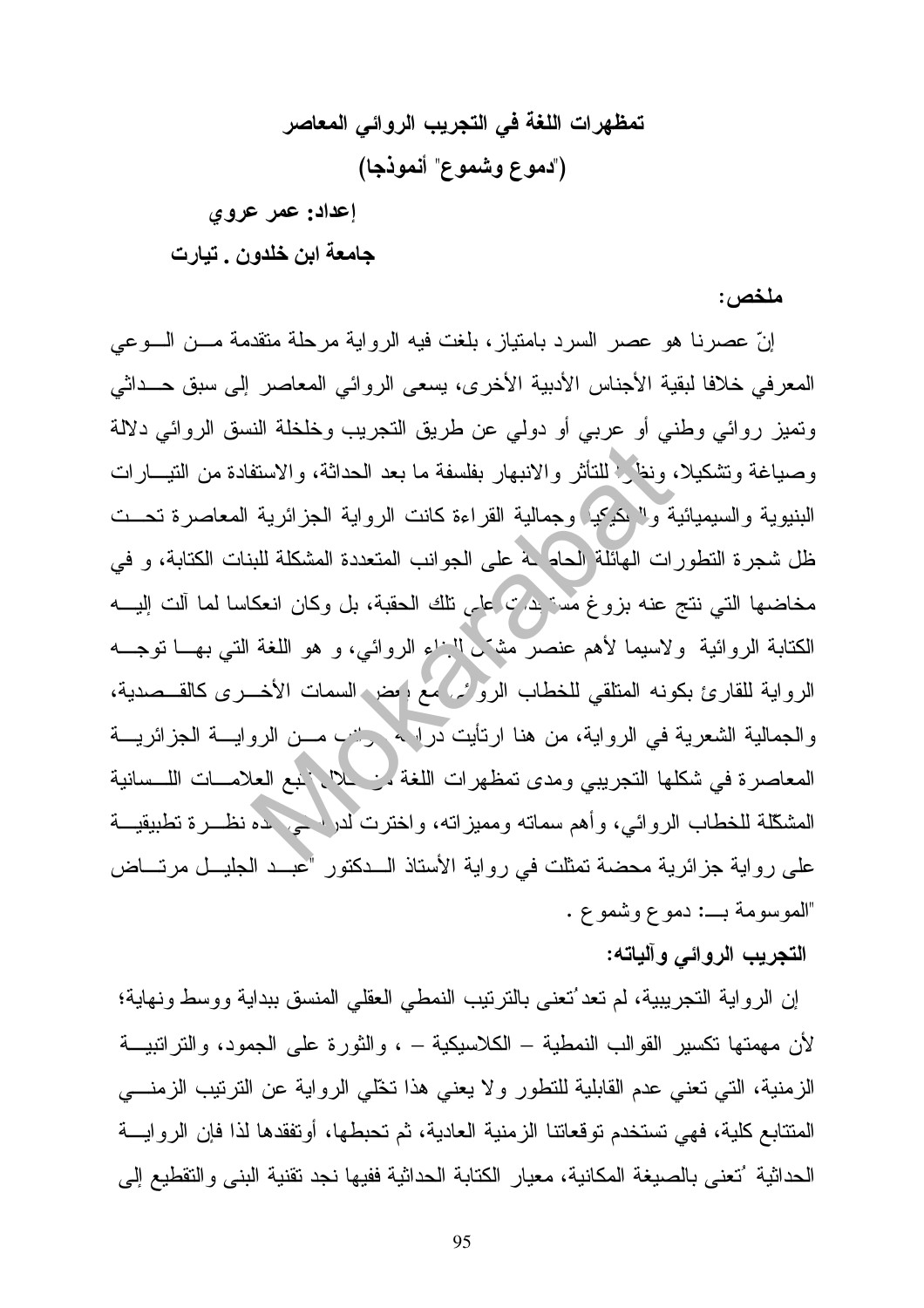صور ولوحات مستقلة نحمل أرقامًا، تشكل مجتمعة رؤية فن ية موحدة، ونعطى انطباعًا، أو مو قفًا موحدًا(1)

إذن فرواية التجريب ترفض الماضي والحاضر لاستشراف المستقبل بكل متناقضاته للذا فإن الثورة الأسلوبية في الرواية على ما يسود الحقولَ الثقافية العربية دعــوٌة مفتوحـــة لضرورة تغيير الأوعية الثقافية السائدة، واستبدالِها بأخرى، حتى نتحقق شروط الـــوعى والفعل والنغيير (2) وبمعنى أخر فإن الرواية حينما نقوم على قاعدة النجريب والابنكـــار فهي نَمس نَشْكَيْلِ الرواية إلى واقع محسوس، قوامه اللُّغة، وأدانـه السرد، والحوار المنبنـي على نيار الوعي المستشرف للمستقبل الممزوج بالواقع لفرض ألية نتسم بالخلق الابداعي ونصارع عالم المغامر ف الروائية في ضوء النشكيل اللغوي، و ينمظهر النجريب أساســـا في نطور الرواية العزَّبة وأو على مستوى الشكل، أو طرق السرد، أو اللغة أو بنيـــة، المكان والزمان، أو زوايا الرؤية يقنيات معالجتها، وقد شكل التجريب عنصرا جوهريــا في تجارب كبار الروائيين عربياً وعاليها ما ازدهار وتعددية المشهد الروائـــي الأن إلا دليلا على حيوية أفق التجريب.

يعتبر التجريب غاية، بل هو الفن في حد ذات و وا يلة لموصول إلى إنتاج أبنية روائيـــة وسردية جديدة، ومن أهم تمظهرات التجريب في الركما بي مروائي:

– اللغة بشكلها العنفواني الصارخ باستخدام نقنيات شعريت في لأســـاس كالمحارفـــات الصونية عبر مونولوجات طويلة لتجسيد الحالة الشعورية.

- مستوى طرق السرد مثلاً لذلك ومطلعه استخدام نيار السوعي والمونولسوج السداخلي المباشر وغير المباشر لتجاوز أزمة الراوي العليم وتــضييق المـــساحة بـــين الوصـــف المسهب، وبذا نعلو قيمة ارتباط المشاعر بالأحداث.

- فضاء الزمان والمكان بحيث ينكسر التحديد القاسي لمجرى الأحداث، ويمكن النتقل بين اللحظة الأنية المعيشة والماضبي البعيد أو القريب بلا تحديد.

- استخدام ر هانات فنون الحكي الأخرى مثل اللغة المكثفة في القصة القصيرة أو الحـــوار الذي هو أساس بناء النص المسرحي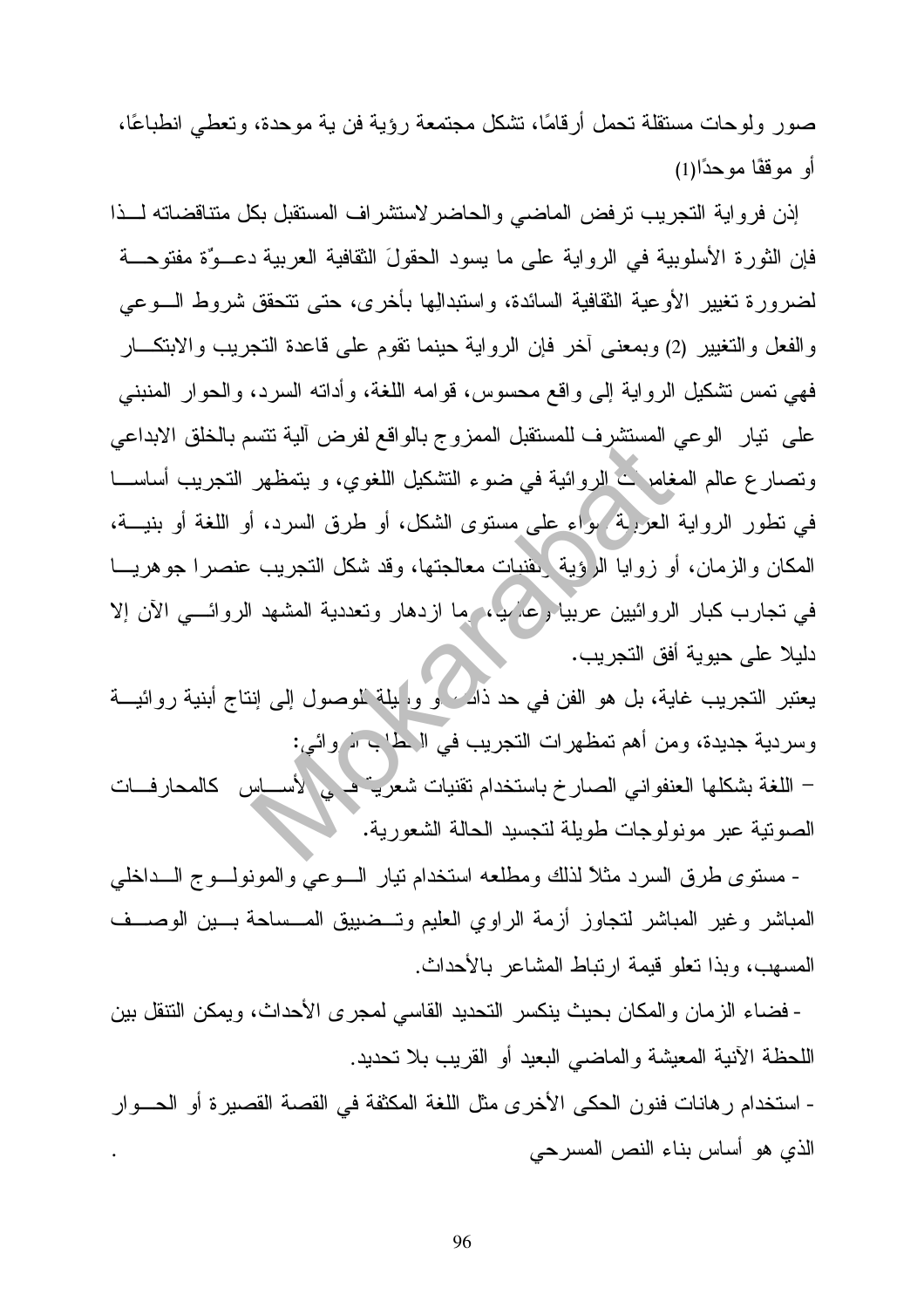- النتاص القائم على إدخال نصوص مو از ية للنص الأصل، سو اء أكانت مأخو ذة من الأثر ِ أو من الشاهد الدينـي (النوراة – الإنـجيل – القرآن) أو من نصـوص كتاب أخرين، وزرعها داخل مبنى النص الأصلي

يرتبط موضوع النجريب في الرواية، بأسئلة الهوية الإبداعية للجنس الأدبي مـــن جهـــة، ومبدأ النطور والنجديد من جهة ثانية، ولا يعني ذلك بالضرورة محددات معينة بمكـــن أن تعتبر ِ ثو ابت في الفن الرِّ وائي نشكل هو يته الأجناسية، ولما كان النجر بب بذر ة الإبداع فإنه لا يشترط فيه أن يكون ذا مقاييس محددة نتتازعه أهواء الشد إلى الخلف أو نزعات النقدم إلى الأمام قدر جدينه واهتمامه باكتشاف مجاهل هذا الحقل السردي واختراقه في نطـــوير هذا النكامل المعرفي الأحاذ بين منظومة الاتصال الثلاثية( المؤلف ـــ النص ـــ القارئ ). بين يدي الرواية:

دموع و شموع لصاحبها الأستان الدكتور "عبد الجليل مرتاض"

دموع و شموع رواية عربية جُزْ رِيَّ فَوْرَ ةِ تَلْمَسَانِيَةِ الأحداث قَسَّمَهَا صَاحِبِهَا إلى أربعة عشر مقطعاكل مقطع يحوي أحداثًا متشاكمة في أغلبها متعددة الأبعاد من خــــلال نتـــسيق وحداتها الحدثية التي دارت أحداثها حول الزرد ، وا حد بير لها و ما يحدث فيهـــا، وقـــد تخللت حيثياتها الأساليب المختلفة من الخبرية والإنَّ علَّه ` يم كان الحوار بنوعيه الـــداخلي، والخارجي مستفيضا على تخاطب الشخصيات عبر الرويب بديام هها المختلفة.

إلا أن أحداث روايتنا هاته ندور حول زردة، أو وعدة سيدي جيلًا بي التي نقام كل عـــام في اليوم نفسه بمناطق جبلية ريفية بأعالي تلمسان، و يقصدها كلِّ أعيان البلد فتــستقطب جموعًا كثيرة و نقام فيها الولائم ونكون فيها الغايطة و البندير .. فكان المؤلف يحدثنا عن رحلته المغامرية بين سفوح الجبال لحضور الوعدة وما كان له فيها من أحداث أثرت على السرد القصصبي بشكل عام، وقد استعمل ايضا ووظف مصطلح الألهة وهذا ما نراه حينما يذكر مثلا زيوس باخوس هيرا.(3)

والنسيج السرديّ في رواية دموع وشموع يستقطب شخصيّة مركزيّة هـــي شخــصيّة المؤلف، وهي شخصيَّة مشبعة من حيث صفاتها وأفعالها، يعرِّفها السرد مبرزاً أعماقهـــا الاجتماعيَّة والنفسيَّة. فالمؤلف من عائلة مثقفة، وهو ينتسب إلى مدينة تلمسان بالجزائر .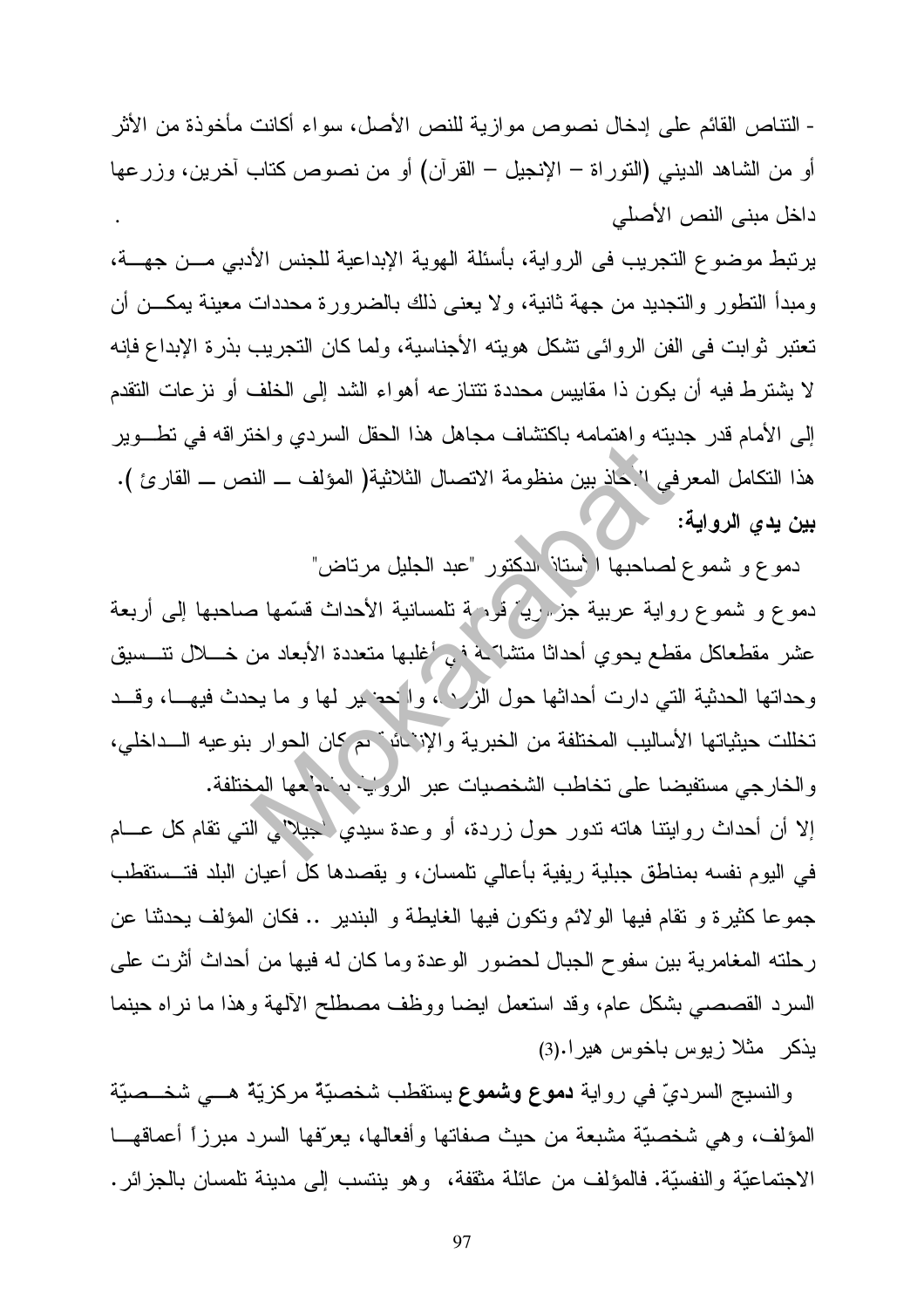وهي مدينة مناضلة. لكنَّها نعيش ظروفًا قاسية من حيث المعتقــدات النَّـــي لمهـــا بنـــراث متأصل، و موغل في قدم الشعب النامسانـي، و أهمها إقامة زردات ووعــدات موســـمية مدارية لأشياخ المنطقة، أو أعلام مشهود لمهم بالعلم أو الزهد و الورع أمثال وعدة ســــيدي الجيلالي التي كانت هي حبكة الرواية، و قد نعددت الشخــصيات علـــي طـــول مقـــاطـع الرواية، فتارة تكون شخصية المؤلف بطلة المقطع وتارة ثانوية يجعلها السرد في مصاف من يقوم بتحريك حيثيات الأحداث ببطء دون إحداث ضجة تـــستدعى اســـتقطاب الـــسرد الروائـي، و نارة أخرى فعالـة بقدر هـي من نوجه السرد الروائـي حيث من الوهلـة الأولــــي ينلقي المتلقى الخطاب الروائي بشكل واضح علىي أن الخطاب الروائبي الموجسه إليسه أو القارئ له هو سرد حكيت شخصية، ومغامرات فردية عاشها الكانب في زمان ومكـــان معبنبن.

عنفوان اللغة في ضوء التد يب روائي:

لعلنا نوافقُ الصوابَ، ونضعُمْ كِمُرْبا لَمَوضِعَ الرِّجْلِ منه، حينما نقرّ إنّ الرواية أضحت ظاهرة لغوية في المقام الأول، وهي المان الأضرية المكونة لثقافتنا، ومن أهــم مكونـــات الخطاب الروائي إلى جانب الرؤية السردية واينيه الزمنية والفسضاء والشخسصيات والوصف والأحداث والحوار، لكن نبقى اللغة هي `هو بر''حقيقى للروايـــة عـــن بـــاقى الأجناس الأدبية الأخرى (4)، كما أنها المادة الشكلية لتسيرا في نتبنى عليها الرسالة الإبداعية التي يرسلها الكاتب إلى القارئ عبر جمل متنوعة: ﴿ حِيهُ وَصِـــفيةٌ ومـــشهدية وبلاغية وحرفية، لذلك يتم النركيز عليها كثيرًا مادامت شفرة وسيطة بين المبدع والمتلقى لأنها نحمل نوايا المؤلف وأطروحاته المباشرة وغير المباشرة من خلال استعمال تعـــابير مسكوكة أو مستتسخات تناصبية أو تعابير تقريرية أو أساليب إيحائية انزياحيـــة ورمزيــــة ومن ثم، فأي روائي لا يملك ناصية اللغة وقواميسها الحرفيـــة والمجازيــــة ولا يحـــسن نوظيفها نوظيفا أدبيا ساميا ويستثمرها في سياقات نواصلية ونداولية ذات مقاصد نداوليـــة فنية وتعبيرية في قمة البلاغة والجمال والروعة الفنية فإنه لن يستطيع أن يكــون كاتبـــا روائيا ناجحا ومتميزًا ومن ثم يمكن القول: إن الرواية هي نشخيص اللغة ونصوير الذات والواقع اعتمادا على النشكيل اللغوى(5).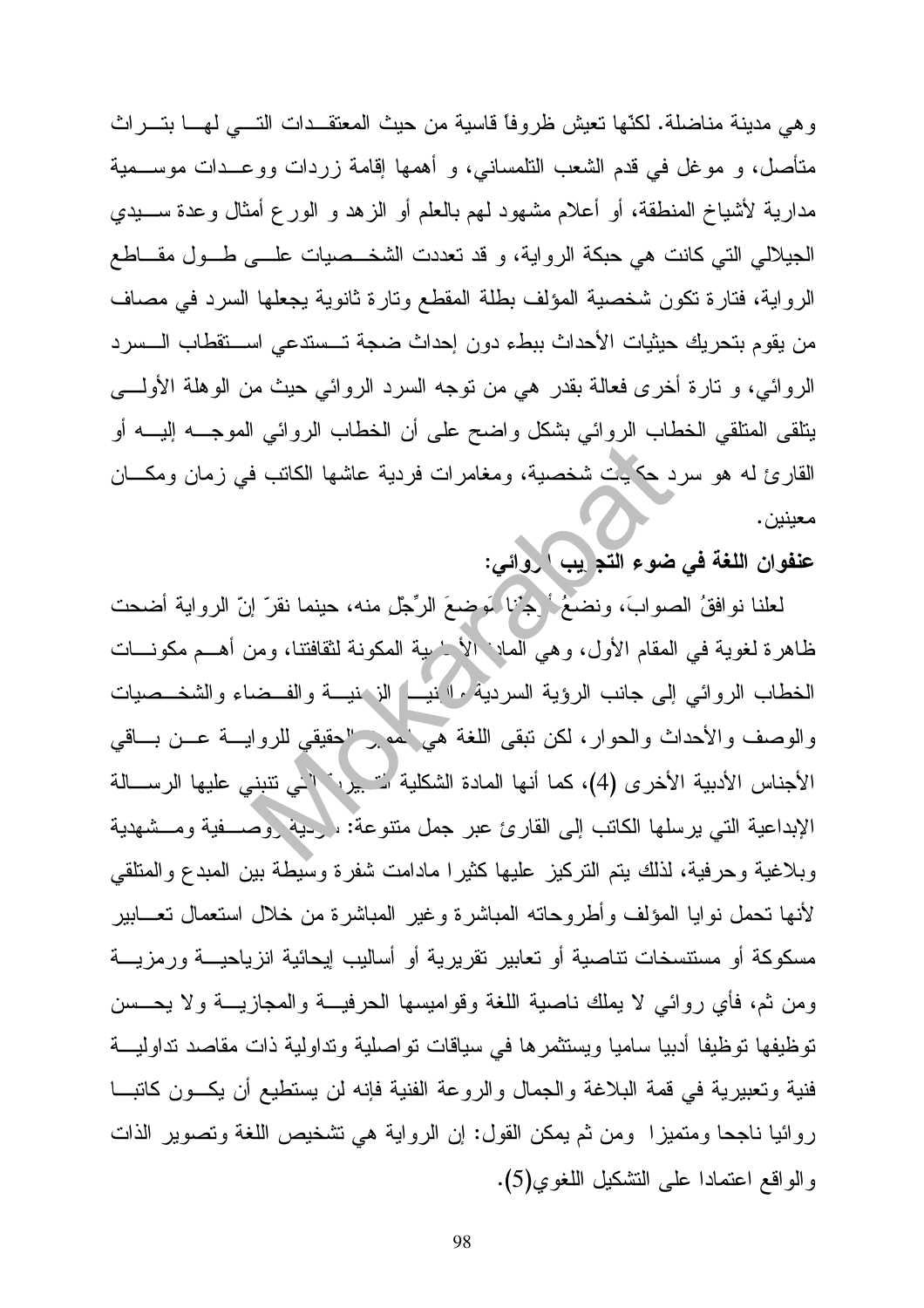إنّ اللغة في رواية دموع وشموع لغة تجريبية شاعرية تتجاذبها ســلطات متعـــددة، سلطة الكاتب الذي يحاول أن يركب موجات اللغة، والتلاعب بألفاظها كـــي يـــصل إلـــي مفهوم المعنى النصبي، بأسلوب خاص وطبيعة متميزة ليصل إلى اللغة الشعرية التي نتحد مع الأسلوبية مشكلة غنائية الخطاب، ثم سلطة النص ذاته التي توحي بقوته، و قدرته على ركوب معناه للوصول إلى المنلقى عن طريق الكشف عن مضامينه، ثم سلطة القـــار ئ أو المتلقى للخطاب الروائي التي نتركز أساسا في أليات القراءة، وســـبل نتجيعهـــا ومـــدى ملائمتها مع الطرح الروائبي، ومن خلال السلطات الروائية الثلاثـــة تنكـــشف العلامـــات المشكلة للخطاب ونتجلَّى في الإثراء اللُّغوي للإبداع الروائي، وعلى الرغم من اختيــار الروائي اللغة الفصحى إلى الله الله القربت في مواقع عديدة من اللهجة العاميـــة بحكـــم ارتباطها باللهجات ومرَّنف أغنات الاجتماعية: أزاح السلك <sup>(6)</sup>، في التلفزيون <sup>(7)</sup>، البارحة الحملاوي نفذ الإعدام في آغ (بالمقبى الكبير <sup>(8)</sup>. التشكيل اللسانى فى الرواية: `

إن التشكيل اللساني في الخطاب الروشي حرى في حناياه المسؤثرات النفسية التسي دفعت مرتاض إلى اختيار حزمة أساليب لغوي<sup>ة إ</sup>ون غير ما، الاختيـــار اللغـــوي محكـــوم بمؤثِّر نفسي ينبع من الوعي واللاوعي ويستطيعُ الهلق من يكشف عن الاشراقات الدلالية للنص، وتتفاوت الأساليب التي يتشكل منها النص في اسرة جي رصد الاشراقات الدلالية للخطاب الروائي، فالأمر منوط بقدرة المتلقى أن يقف على الـ يران الأســـلوبية ويقـــصد بالمستوى اللغوي النموذج الذي يحقق الناطقين به صلاتهم الاجتماعية والفكرية ويحمــل الخصائص اللغوية المتعددة <sup>(9)</sup>، والتشكيل اللغوي مفهوم واسع لا يقتصر علـــى النظـــرة للجوانب التركيبية في النص بل يتجاوزه إلى الوقوف على الجوانب الـموتية والدلاليــة والنحوية والصرفية يقول سعيد بحيري: (إن الإفهام أو النواصـــل لا يتحقـــق إلا بوقـــوع المخاطب على قصد المتكلم من خلال التشكيل اللغوي الذي يضم العناصــــر المنطوقـــة، والقرائن التي تضم عناصر منطوقة وأخرى غير منطوقة) <sup>(10)</sup>.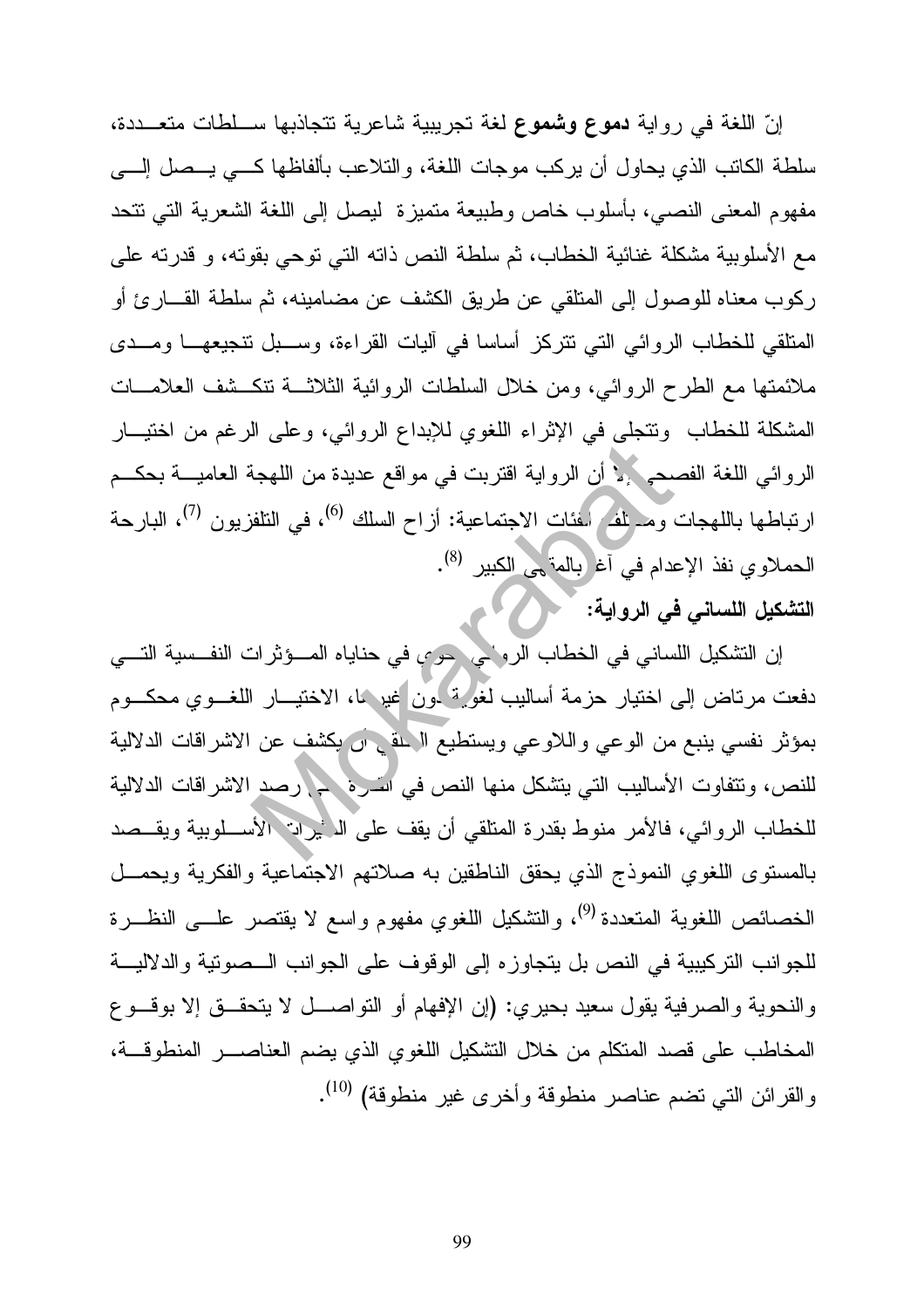فالتشكيل اللسانبي للرواية هو نمط الصور اللغوية والتــشكلات الدلاليـــة، والـعلاقـــات البلاغية، والضمائم الصونية، وسجلات النعبير وسماتها الأسلوبية التي نمكن الدارس من تسمية مختلف الإيقاعات السردية المتعلقة بدراسة الخطاب الروائبي من منظور تطـوري نعلنه أنماط منتوعة من الوعي والصوغ الحكائي المنظم لانتظام النص الحكائي. أنماط التشكيل اللساني في رواية دموع وشموع :

إذا نَأْمَلْنَا الْخطَابِ الروائي في رواية **دموع وشُموع** في نطور اتها الأسلوبية واللغويـــة فإننا نجد لها نمطين اثنين من التصوير اللغوي على الشكل التالي:

أ - لغة تصوير مباشرة، بسيطة تغلب عليها البنية السطحية للخطاب، التي تحدد معناهــا الجوهري الوحيد وهفضما يمثله الحوار الأول و الحوار الداخلي لاعتبارات واقعيـــة، لأن الشاعر لما نصارعت وداد له أسئلة كانت مستوحاة من مرئياته الواقعية، وليست نابعة من ذاتيته الأدبية ونفسيته الشاعر بة، ' ن الإنسان ليس في موقع شاعرية لفظية في حواراتـــه الداخلية، وتساؤلاته المونولوجية ، فسه ق، و مذه اللغـــة يعبـــر عنـهــــا (التـــشكيل اللـــسانــى الاستفهامي: السؤال بحرفي الاستفهام وأحمله من نفهام: من يتكلم مع من؟ هل سمعته يقرأ شيئًا؟ وأي شيء كان يقرأ؟)، والتشكيل اللسامر الشر لـ

ب– لغة تصوير شعرية مجازية، تحددها البنية الرمية للحراب، ولا تعدو البنية السطحية إلا نَمثيلاً لمعنى من معانيها الجوهرية، وهي نعتمد علي الله هو بر الاستعاري، والكنـــائـي والنرميز، وتفجير اللغة والشاعرية والمفارقة فضلا عن المزارجه في المحكي الـــسردي، والمحكي الشاعري، ويعني هذا أن اللغة في هذا الخطاب خليط من الغنائيـــة والــــسردية الدرامية، ونكثيف للصور الشعرية والنثرية واستخدام كبير للرمـوز والألفــاظ الموحيـــة المعبرة، ونأنيث القاموس ونليينه باللغة الشعرية النابضة، والناوين البيــانـي والبـــديعـي واستخدام الكلمات المتعددة الدلالات واستثمار اللغة الشاعرية الانزياحية، والإيحائية قصد خلق الوظيفة الشعرية والجمالية الخارقة، وهذه اللغة بمثله التشكيل اللــساني الانفعـــالي، والتشكيل اللساني الاخباري، وعلى مستواها بتم تمظهر اللغة التجريبية الابداعية في ظـــل عنفو انها الخلاق.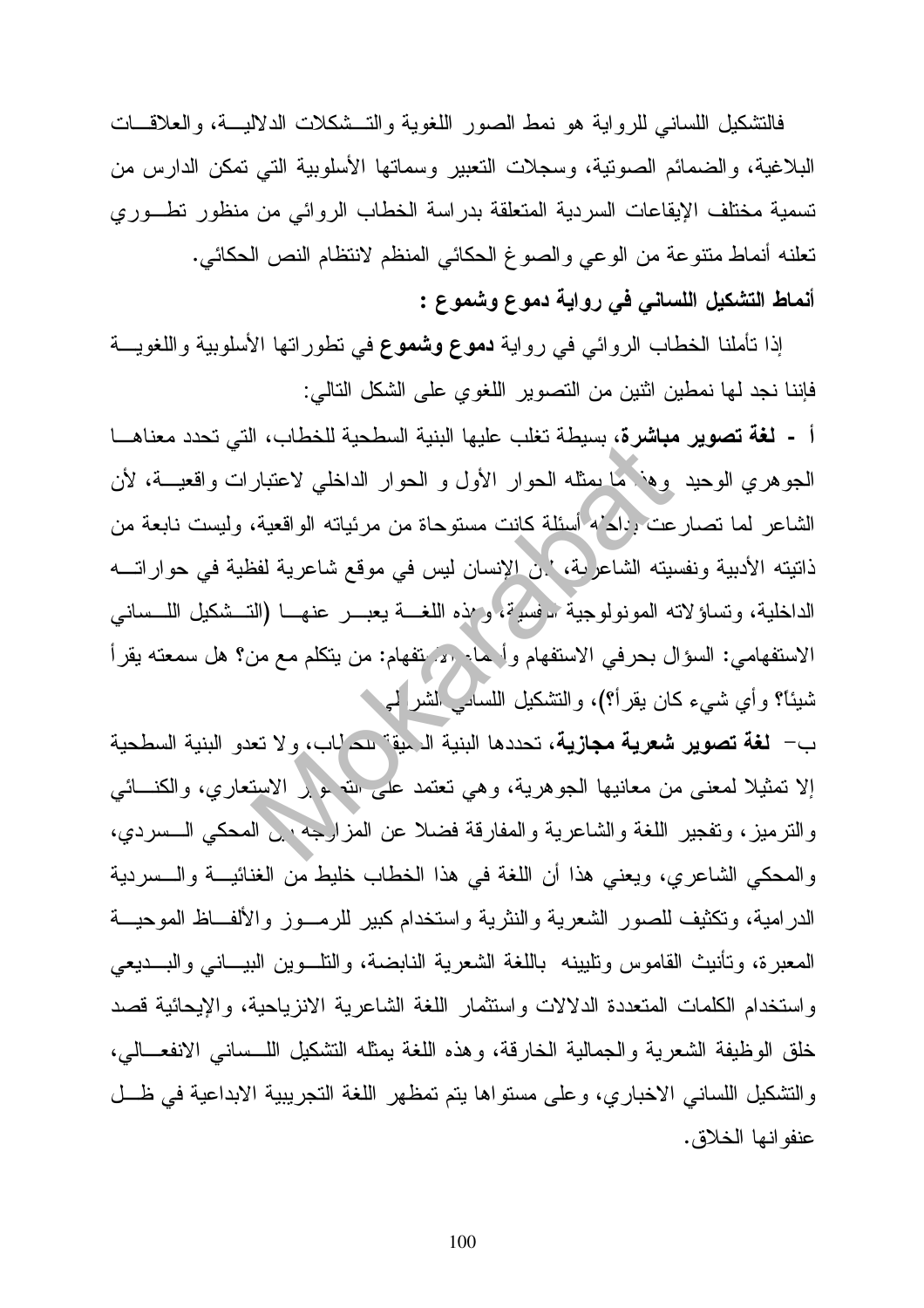تمظهرات اللغة في رواية دموع و شموع:

لقد كانت لغة الرواية لغة ازدواجية التعبير، ونتاثرت ألفاظها بين الفصحى التسى راح صاحبها ينفنن في إبداعها، و إحكام أسلوبها و لا ريب منه ذلك فهو العلامة الفذ الذي لـــه من كل منهل غرفة ماء نفيض علما ۖ وراحٍ ينفنن في الألفاظ القوية الرنانة، و التي كانت انعكاسا على لغويته المتأصلة على نحو قوله: انفض الناس، وفانفضضت مع المنفــضين، وقفلت رائحاً (11) ووسط أدغال متعانقة وتقدم خطوة وتؤخر أخرى(12)ويوسم إبـــداعك بسمات شعرية نحمد لك (13) وأي صباح هذا الصباح؟ لو لم يغلبني الكــسل ونهــضت باكراً بعد ما سمعت حيعلة المنادي لما طاف بي طائف(14).. و بين العامية التي نتم عـــن روحه الاجتماعية المغرَّمة في عمق المجتمع الجزائري بوجه عام و المجتمع التلمــسانـي بوجه خاص فجسدها في كملا الحوارات المتعددة بين أقطاب أشياخ المنطقة تارة و بسين عامة الناس المتواجدين أثناء زرد سيدي الجيلالي، وهذا ما نراه في أمثال: الغايطـــة و البندير و زردة سيدي الجيلالي (15) مسكين! "عاجبو الحال" أنت رجل أبله، مغفل.. لو حافظت على قصبتك التي كنت تشدو بها خركته ومعيزك في تلك الغويبات الجرداء لكان لك اليوم جلد أخر وشأن يختلف عما أنت مره 16 ) ] ع بك الحال (17) وعدت إلى الهزء مني،.. دَبَّر راسكْ، أنت حر ..(18).

## حوارية الرواية:

إن الحوار في رواية دموع و شموع كان ازدواجي الحدث حين راسج المؤلف بين الحوار الداخلي والخارجي في متن روايته، و على طول مقاطعها فتارةٌ نراه يـــستعمل الحـــوار الداخلي، و الذي بدأ به الرواية في مقطعها الأول حينما كـــان متوجهـــا لوعـــدة ســـيدي الجيلالي ثم يعرج على الحوار الخارجي بين شخصيات يستعملها السرد لبنساء التركيسب الروائي في تصوير وشكلنة الأحداث.

### / الحوار الداخلي:

يتجه الحوار الداخلي في الرواية إلى صراع ضمني بين شخصية المؤلف التي جبـــل عليها، و ما اكتسبه من علم، و المحيط الذي يعيش فيه الموســـوم بعـــصر الديمقراطيـــة، والعالم النكنولوجي، وما قام به أو ما سيقوم به من زيارة الوعدة التي نتافي مقامه (فارقت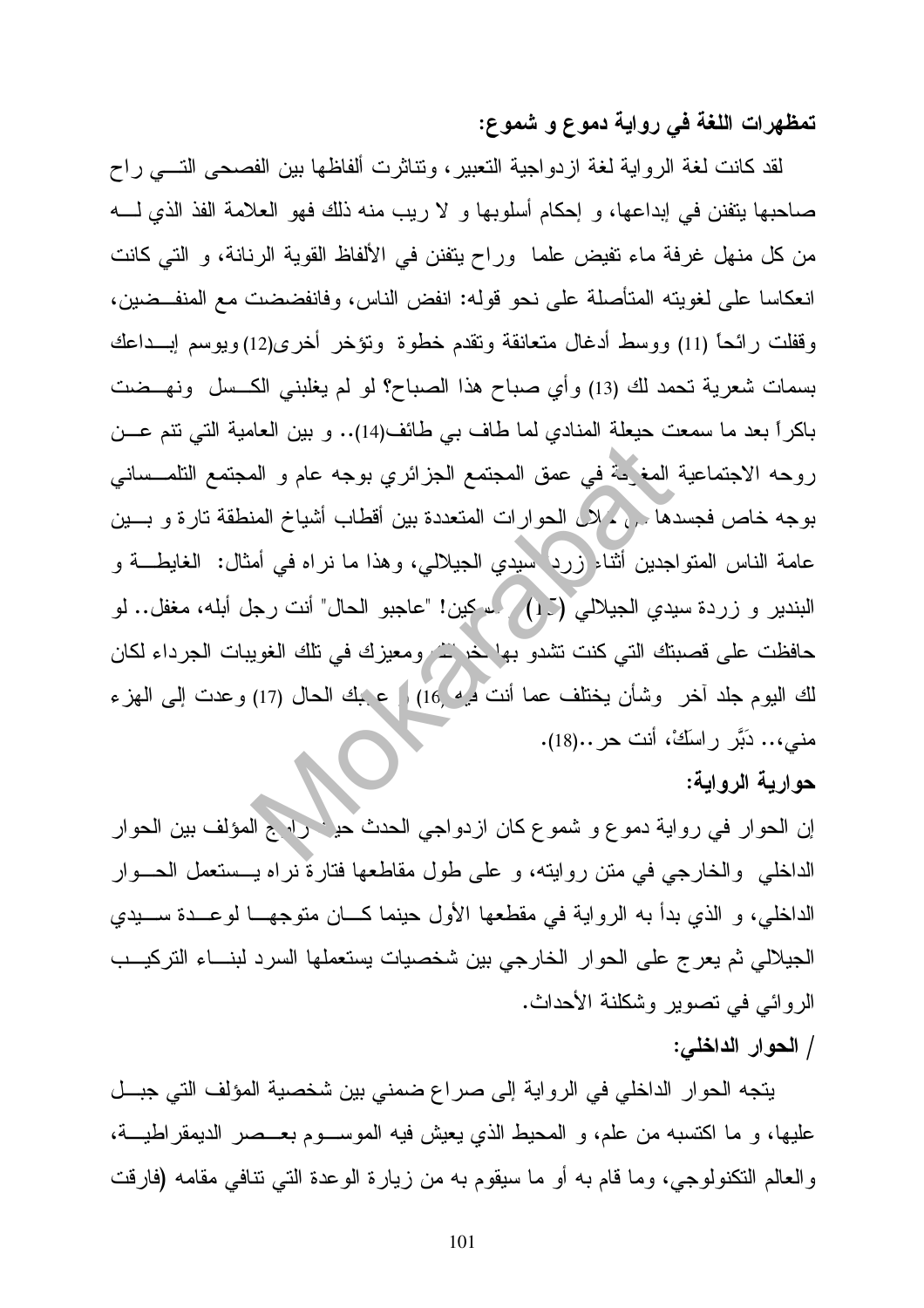نلك الشجيرة خوفًا من عقاب "سيدي الجيلالي" وأذى مريديه لكن ما العمل؟ إني مر هـــق، لا أقدر على المزيد من رمي خطوة واحدة، ساعتها قلت بيني وبين نفسي "عقاب ســـيدي الجيلالـي" وما يلحقنـي من أذى من أنصـار ه أهون علـي من أن أتكور منْ علـي إحدى هـــذه الربوات التي دلنتي على أن الدار لا نزال بعيدة، ولن أصلها قبل إظلام الليل" من كانـــت حاله مثل حالي يكون قد فهم ماذا أريد) (19).

ثم يداري تلك الأسئلة التي تتصارع في ذهنه، وما إن يريد جوابا حتى يأخذه ســـؤالا إلى غيابات عالم مظلم داخلي يتصارع فيه الواقع مع الفعل الــذي جعلـــه يـــنفض مـــع المنفضين قاصدا وعدة سيدى الجيلالي.

ويستدرك نفسه أمام اسئلة كثيرة، و قفت أمام ذهابه، و مق صده الوعدة فـــانظر الليه كيف يسترجع أنفا له إيدتار من يكلم من (من يتكلم مع من.. إنك رجل أبله،.. لــم ينفع في تغيير ذهنيتك المصا وءة الحماد سوق ولا عولمة.. كأنك لم تقتنـــع بعـــد بأنـــك تبحث عن هويتك بين أقوام لم تُمْسَرِهِ لَمْ لَبَّ لنفسك، وفي بلد وجدت نفسك هكذا تدب دبيباً نارة كالملاك حراً طليقًا، وطوراً كالعبد مَ<sup>ن</sup>بلًا من في نرابه، وتثب بـــين كثبانــــه وربوانــــه وتجوب أدغاله وأوديته، وتمشى الخيلاء متَّمَّ ما بَجمًا ) أنَّ نه مدنه، وتستتشق بملء حواسك نسيم هوائه، في بلد وجدت فيه نفسك نتشد مع المن<sup>ع ب</sup>بن وتخنسي مسع المغنسين "شسعب الجزائر".. "من جبالنا.." "قسما..") (20)

وهكذا نراه أثناء روايته في حواره الداخلي يـــستعمل لغم تسب هيطة كلهـــا أســـئلة، واستفهامات داخلية مظلمة ليس لها جواب أو حتى لماذا وردت في وقت حـــزم أمتعتـــه، ونسلل أزقة الشوارع، وامتطى دروب الجبال وسفوح الاودية، وتــشابك مـــع أغــصان الأشجار الملتوية ..

# 02/ الحوار الخارجي:

لقد كان الحوار الخارجي في رواية دموع و شموع، تبعا للحوار الداخلي الذي سبقه، ولعل هذا مرده إلى نتامى الشخصيات فقط بعد صراعات الأسئلة التي أثقلت كاهل المؤلف الشخصية البطل، ومن ثمة كانت ورود شخصيات ثانوية تباعا حسب مقتضيات المقـــاطـع على طول الرواية (وجدت نفسي أستحم عرقاً وحولبي فقيه الحـــي، وبجانبـــه زوجتـــي،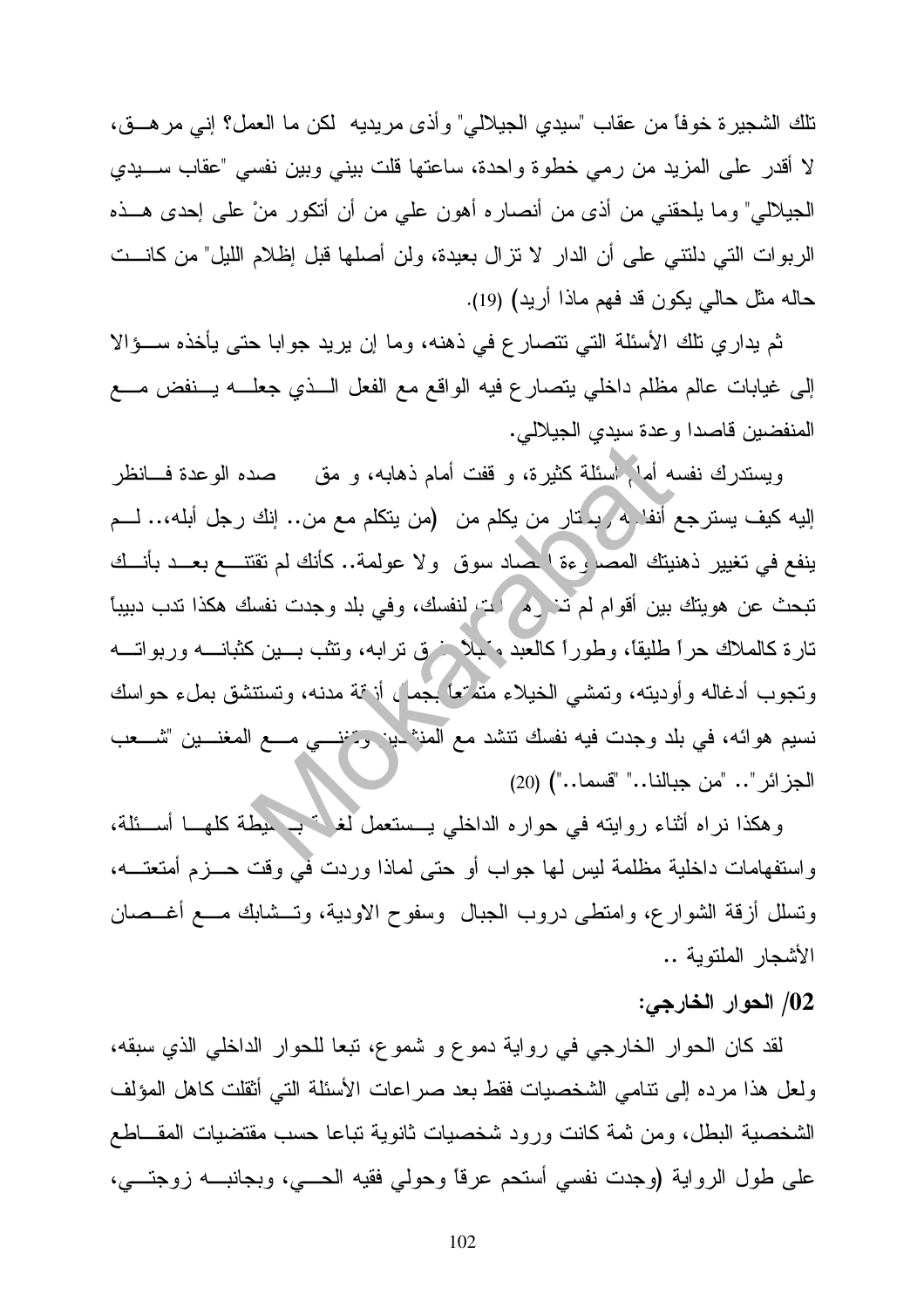«ــ إنَّ زوجك، يا سبدتـي ـــ "مسكون"» بجانٍ مارد كافرٍ، وإلا أتم الآية، الجـــان الكـــافر أيسر علينا في هذه اله له التي عليها زوجك مما لو "ضَرْبُو جَنْ مُمَنْ"، جهــزوا مجمــراً ز اهر أ، فصاحبه جاهلي مِن بَنْدٍ, الشَّيْصِانِ. ألم تسمعوا قول حسان:

و لمي صاحب من إلى شيصان فحينا أقول و حينا هو ٥) (22) وقد كان هذا الحوار بين فقيه الحي الله خصة الثانوية الأولى، و زوج المؤلف الشخــصية الثانوية الثانية حول صاحبنا و ما كان معهم متحمرفات حيث رأى الفقيه أن به مس جن مارد من بني شيصان.

#### خاتمة:

بناء على ماسبق، سنبقى اللغة أهم مكون جمالي ويبداع في عملية الخلق الروائـــي النجريبي بعد أن استغنى الروائبي المعاصر عن عدة مكونات سعر بية مثــل الشخــصية والحدث والفضاء، ولكنه لايمكن له أن يستغني عن اللغة في النصوير والتـــشكيل وســــرد الأحداث، وبالنالبي، علي الروائبي أن يكون قادر ا علي نوليدها و استثمار ها و استعمالها في أحسن الصيغ الاستعارية والمجازية: تقريرًا أو تفجيرًا أو إيحاء أو تعيينًا، ولابد أن تكون اللغة نتاصية خاضعة للتعدد الحواري والأسلبة والتهجين الأسلوبي، ولكن في إطار مراعاة اللغة العربية الفصحى بقواعدها المعيارية وأبعادها البلاغية والجمالية. ولقد صــدق عبــد الملك مر تاض حينما قال:" اللغة هي أساس الجمال في العمل الإبداعي من حيث هو ؛ و من ذلمـــك، الروايـــــة التــــــى يـــــــنهض تـــــشكيلها علــــــى اللغــــــة بعـــــد أن فقـــــدت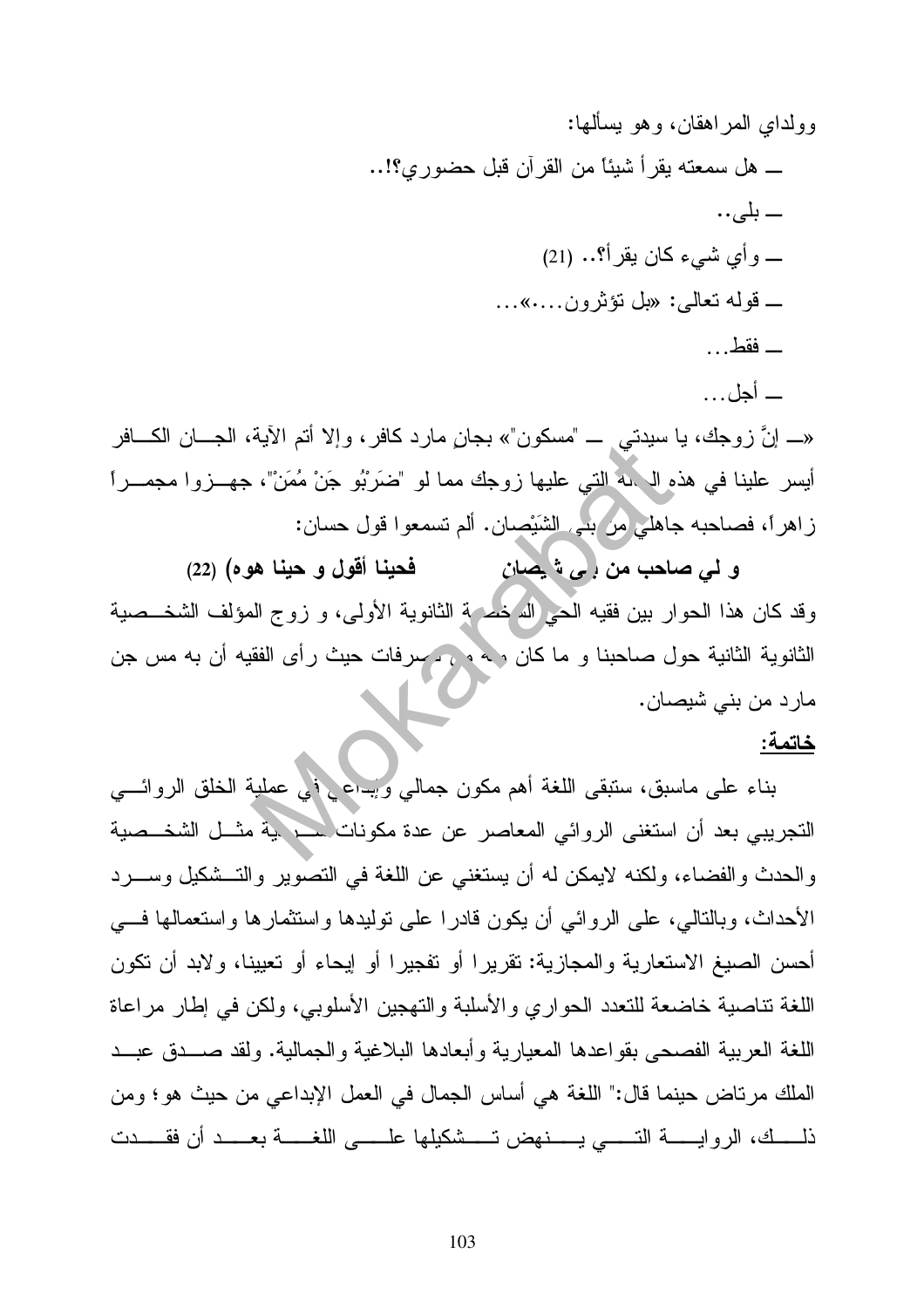الشخصية (PERSONNAGE) كثيرا من الامتيازات الفنية، التي كانت تتمتع بها طوال القرن التاسع عشر، وطوال النصف الأول من القرن العشرين أيضا... إنه لم يبق للرواية شيء أخر غير جمال لغتها، وأناقة نسجها ."

وأخيرًا، ننبه إلى أهمية الإلمام و الاهتمام باللغة الروائية، التي يجب دراســتها اعتمـــادا على مفاهيم اللسانيات النصية المعاصرة والأسلوبية الحديثــة، وأن نوســـع مـــن مفـــاهيم ماورثناه عن البلاغة القديمة، وأن نحلل المقاطع اللغوية في إطار الوحدة الكلية للروايـــة، مراعين نتوع أسلوبها وخطابها النوعي وألا نسقط مفاهيم الـــشعر علــــي الروايــــة إلا إذا أفرغناها من محتوياتها الضيقة، وشحّناها بطاقات أكثر انساعا وإحاطـــة لفهـــم الروايـــة وتذوق جمالياتها.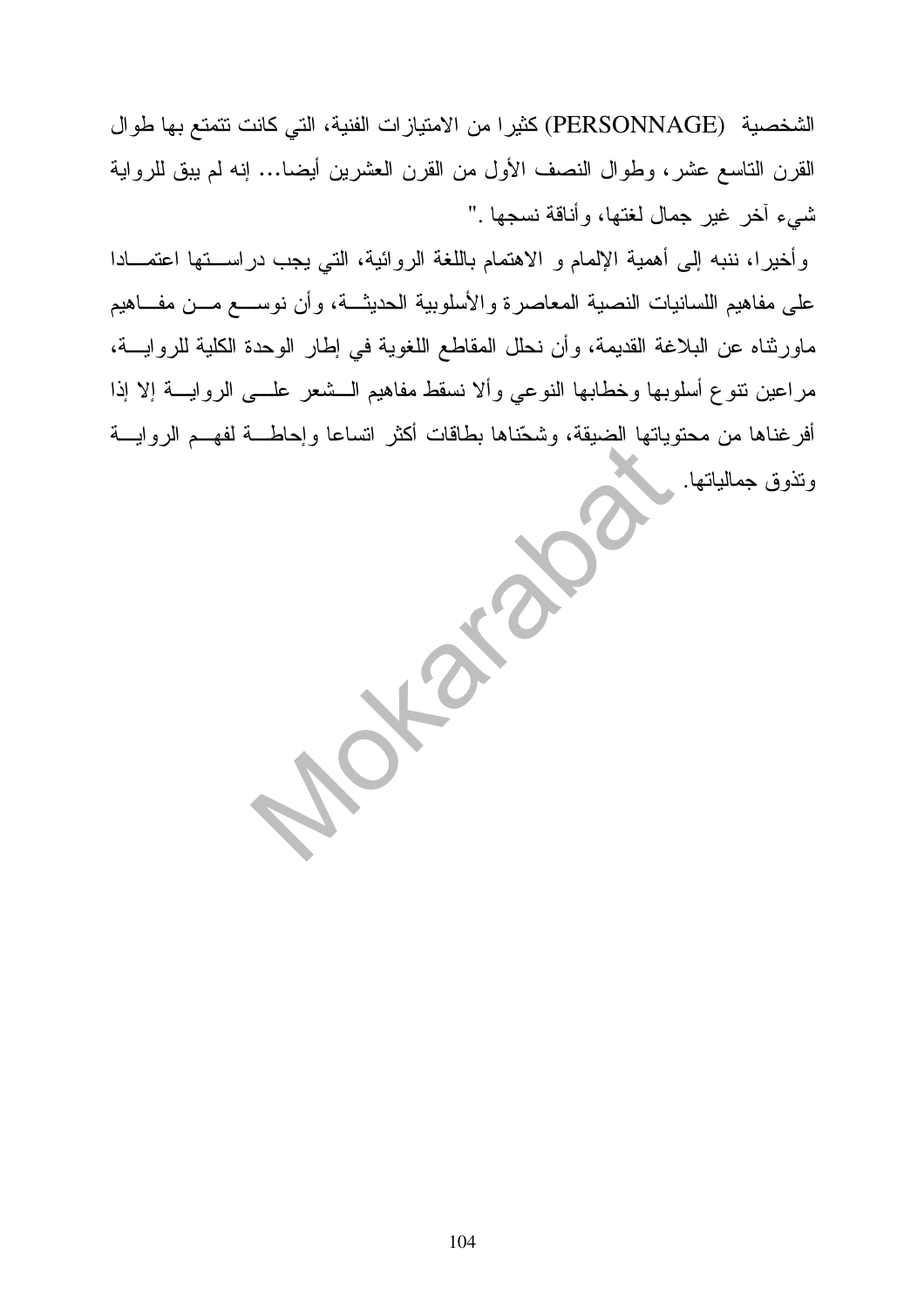1– برادلي، مالكولم، ومكفارلين، جيمس، حركة الحداثة، وزارة الثقافــة،ج1 ، دمـــشق،  $19_{0}$ ء ص $1988$ 2– ينظر : عادل فريحات، مرايا الروايا، دراسات نطبيقية في الفن الروائي، منشورات اتحاد الكتاب العرب دمشق 2000، ص 21. 3– محمد شاهين، أفاق الرواية، البنية و المؤثرات، منشورات اتحـــاد الكتـــاب العـــرب، دمشق 2001، ص 14/13/12. 4– ينظر: سمر روحي النيصل، الرواية العربية، البنيـــة و الرؤيـــة، مقاربـــات نقديـــة، منشورات اتحاد الكتاب الرك دمشق 2003، ص 74. 5- نبيل سليمان، أسرار "خَدَيْن "رِحِيْني، منشورات اتحاد الكتاب العرب، دمشق 2005، ص 31. 6- عبد الماك مرتاض: في نظرية "رواية عسالم المعرفــة، عــدد:240، ط1، 1998،  $120-119$ : ص 7 ـــ ينظر : برنس جير الد ــــ قاموس السر ديات ــــ و جمة السيد إمام ـــ ط 1 ــــ مير يـــت للنشر والمعلومات القاهرة 2003 ـــ ص 45 / 115. ، حرب \_ دمشق \_ 8 ـــ نعيسة جهاد عطا: في مشكلات السرد الروائي ـــ اتحاد ك<sup>مي</sup>ن  $.55\sim 2001$ 9- ميخائيل باختين: الكلمة في الرواية، نرجمة: يوسف حلاق، منشورات وزارة الثقافة ، دمشق، سوريا، ط1، 1988، ص:9. 10 ـــ ميخائيل باختين، شعريّة دوستويفسكي، ترجمة د. جميـــل نـــصيف التكريتــــي ــــ مر اجعة ـــ د. حياة شر ار ة ـــ دار نوبقال للنشر ــ بغداد ـــ الدار البيضاء ـــ ص 1986/ 365 وما بعدها.

11 ـــ شعريَّة دوستويفسكي ــــ ص 1986/ 365 وما بعدها.

اليھو امش: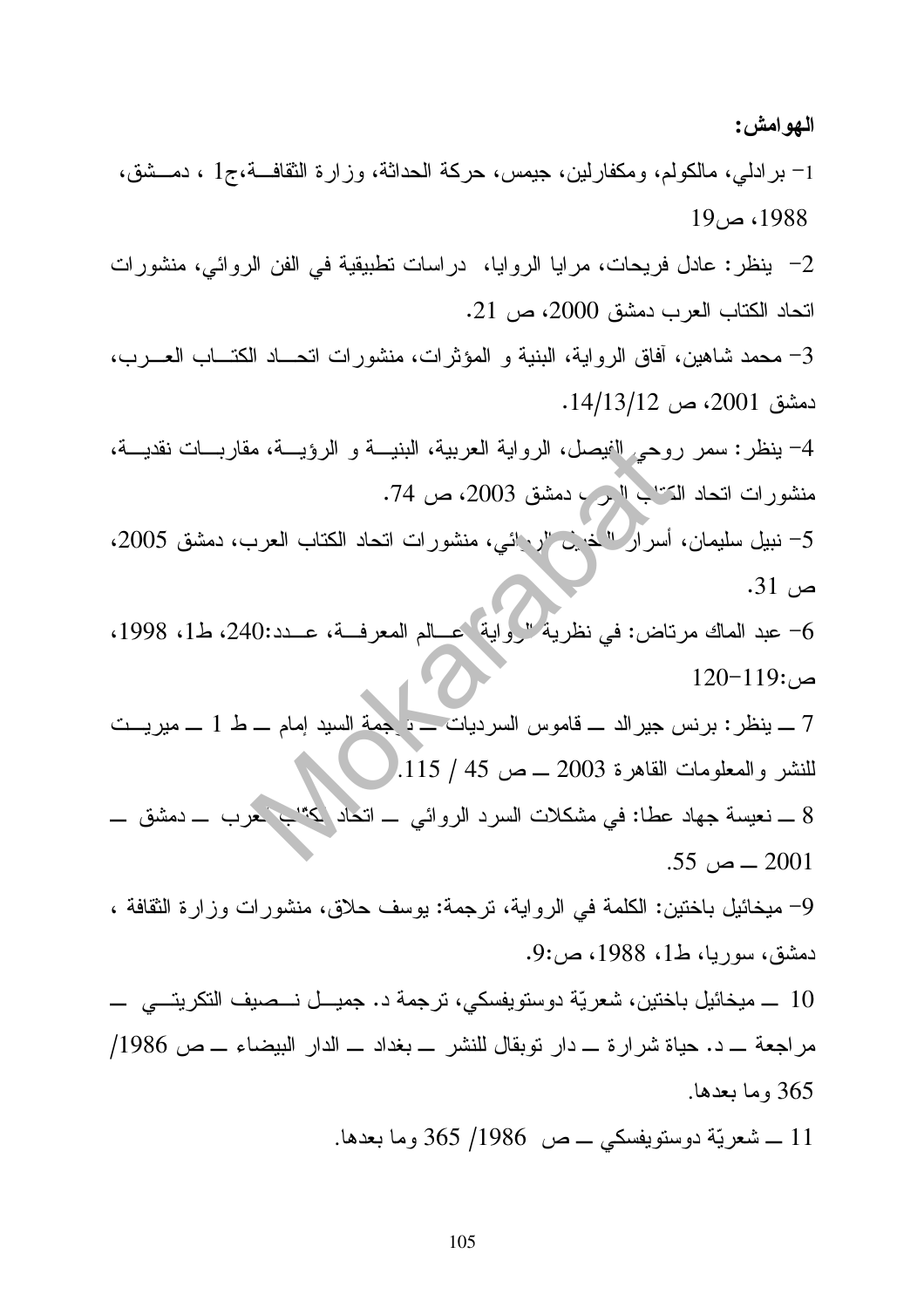12– د.جميل حمداوي (لغة في الخطاب الروائي العربي)،جريدة (الزمان) العـــدد 1599 التاريخ – 2003ص 10/09. 13- ينظر: حميد لحمداني:أسلوبية الرواية، منــشورات دراســـات ســـال، ط1، 1989، مطبعة النجاح الجديدة البيضاء، ص:72 14- شعريّة دوستويفسكي ــــ ص 368 15– عبد الجليل مرتاض، رواية دموع و شموع، منشورات اتحاد الكتاب العرب، دمشق  $07 \sim 2001$ 16– دموع و شموع، صر 08 17- نفسه ، ص مد  $21$  نفسه ص $-18$  $52$  نفسه ص $-19$  $-63$  نفسه ص $-20$  $70\,$ نفسه ص  $-21\,$ 22– نفسه ص 44 <u>مصادر و مراجع الدراسة:</u> – عادل فريحات، مرايا الروايا، دراسات نطبيقية في الفل الروائي. الكتاب العرب، دمشق 2000. – محمد شاهين، أفاق الرواية، البنية و المؤثرات، منشورات اتحاد الكتاب العرب، دمشق .2001 – سمر روحي الفيصل، الرواية العربية، البنية و الرؤية، مقاربات نقدية، منشورات اتحاد الكتاب العرب دمشق 2003. – نبيل سليمان، أسرار التخييل الروائي، منشورات اتحاد الكتاب العرب، دمشق 2005. – عبد الماك مرتاض: في نظرية الرواية، عالم المعرفة، عدد:240، ط1، 1998.